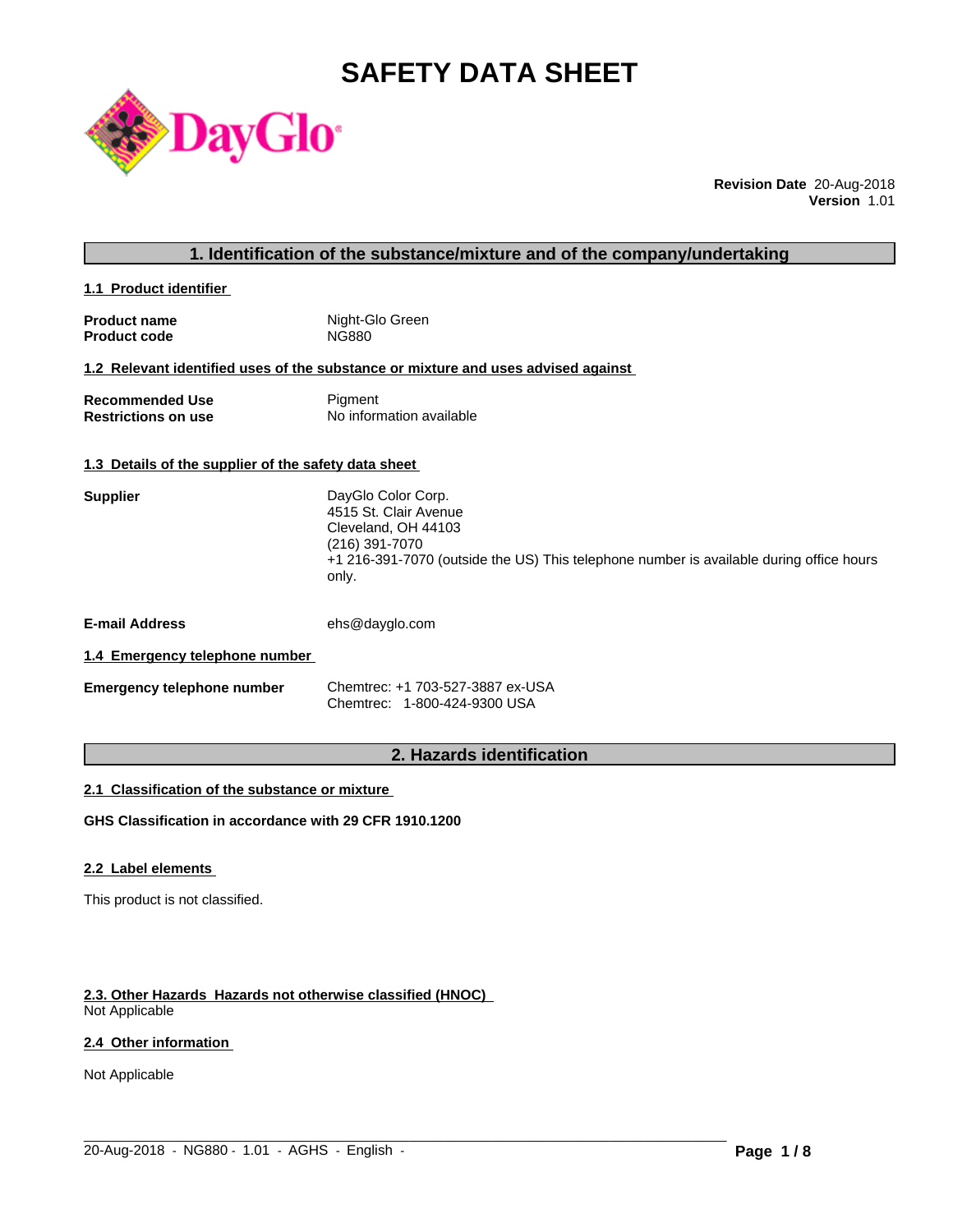**Unknown Acute Toxicity** < 1% of the mixture consists of ingredient(s) of unknown toxicity

# **3. Composition/Information on Ingredients**

# **Substance**

**Mixture**

| <b>Chemical Name</b>                           | CAS No.                                                                                  | Weight-%  |
|------------------------------------------------|------------------------------------------------------------------------------------------|-----------|
| $\cdots$<br>--<br>∠inc sulfide<br>copper doped | $1 - 70 -$<br>68611                                                                      | 100<br>90 |
|                                                | The exact percentage (concentration) of composition has been withheld as a trade secret. |           |

| 4. First aid measures                 |                                                                                                                                           |  |
|---------------------------------------|-------------------------------------------------------------------------------------------------------------------------------------------|--|
| 4.1 Description of first-aid measures |                                                                                                                                           |  |
| <b>General advice</b>                 | No hazards which require special first aid measures.                                                                                      |  |
| Eye contact                           | Immediate medical attention is not required. Wash off with soap and plenty of water. If eye<br>irritation persists, consult a specialist. |  |
| <b>Skin contact</b>                   | Immediate medical attention is not required. Wash off with soap and plenty of water. If<br>symptoms persist, call a physician.            |  |
| <b>Inhalation</b>                     | Immediate medical attention is not required. Move to fresh air. If symptoms persist, call a<br>physician.                                 |  |
| Ingestion                             | Immediate medical attention is not required. Gently wipe or rinse the inside of the mouth<br>with water.                                  |  |
|                                       | 4.2 Most important symptoms and effects, both acute and delayed                                                                           |  |
| <b>Symptoms</b>                       | See Section 2.2, Label Elements and/or Section 11, Toxicological effects.                                                                 |  |
|                                       | 4.3 Indication of any immediate medical attention and special treatment needed                                                            |  |
| Notes to physician                    | Treat symptomatically.                                                                                                                    |  |
|                                       | 5. Fire-Fighting Measures                                                                                                                 |  |

## **5.1 Extinguishing media**

#### **Suitable extinguishing media**

Use water spray, fog, Carbon dioxide (CO<sub>2</sub>), foam or dry chemical.

**Unsuitable Extinguishing Media** High volume water jet.

#### **5.2 Special hazards arising from the substance or mixture**

**Special Hazard** None.

**Hazardous Combustion Products** No information available.

**Explosion Data Sensitivity to Mechanical Impact** None. **Sensitivity to Static Discharge** None.

# **5.3 Advice for firefighters**

As in any fire, wear self-contained breathing apparatus pressure-demand, MSHA/NIOSH (approved or equivalent) and full

 $\_$  ,  $\_$  ,  $\_$  ,  $\_$  ,  $\_$  ,  $\_$  ,  $\_$  ,  $\_$  ,  $\_$  ,  $\_$  ,  $\_$  ,  $\_$  ,  $\_$  ,  $\_$  ,  $\_$  ,  $\_$  ,  $\_$  ,  $\_$  ,  $\_$  ,  $\_$  ,  $\_$  ,  $\_$  ,  $\_$  ,  $\_$  ,  $\_$  ,  $\_$  ,  $\_$  ,  $\_$  ,  $\_$  ,  $\_$  ,  $\_$  ,  $\_$  ,  $\_$  ,  $\_$  ,  $\_$  ,  $\_$  ,  $\_$  ,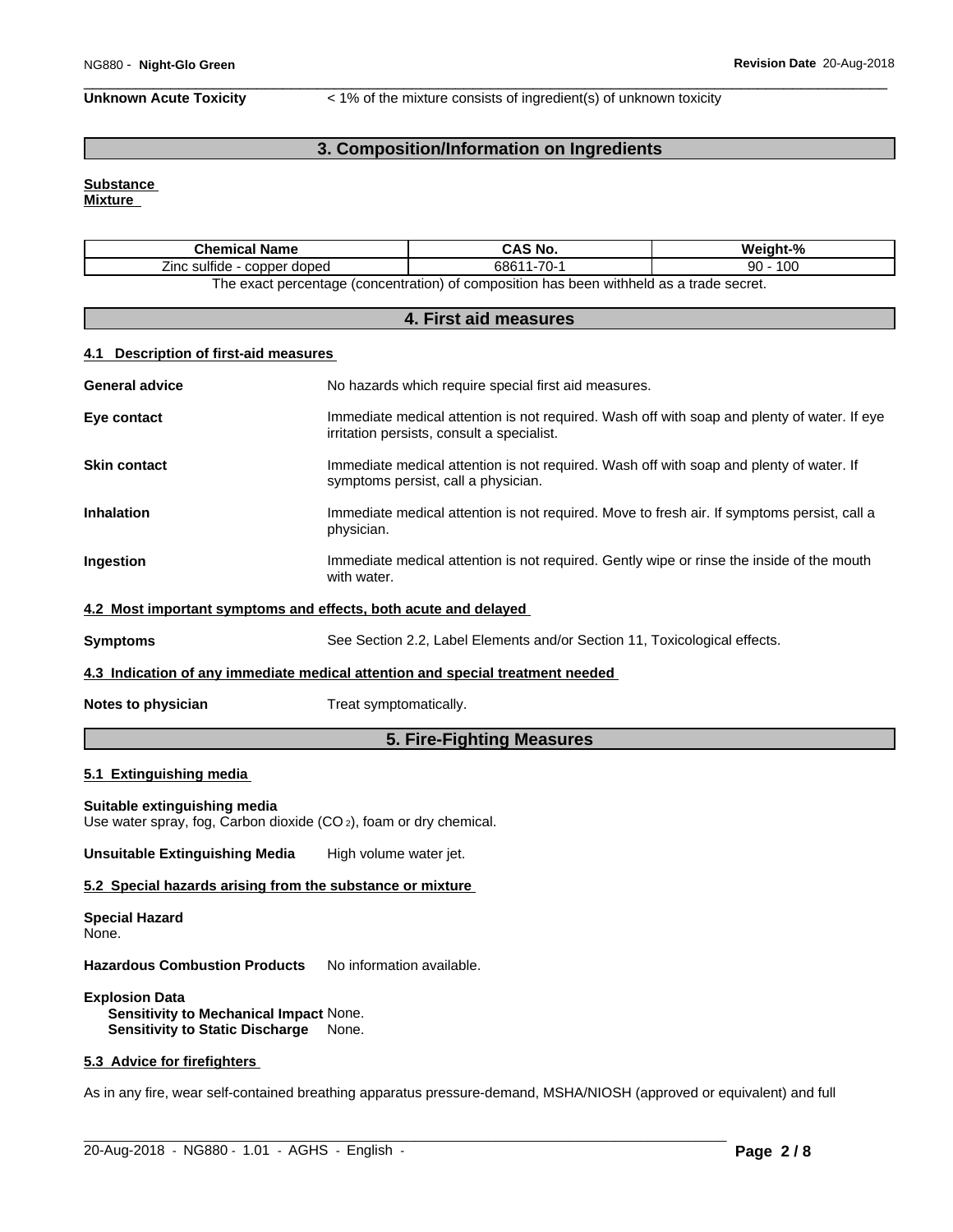protective gear.

# **6. Accidental Release Measures**

#### **6.1 Personal precautions, protective equipment and emergency procedures**

Ensure adequate ventilation, especially in confined areas.

#### **6.2 Environmental precautions**

Dike to collect large liquid spills. Prevent further leakage or spillage if safe to do so. See Section 12 for additional Ecological information.

#### **6.3 Methods and materials for containment and cleaning up**

| <b>Methods for Containment</b> | Prevent further leakage or spillage if safe to do so. |
|--------------------------------|-------------------------------------------------------|
|--------------------------------|-------------------------------------------------------|

**Methods for cleaning up** Pick up and transfer to properly labeled containers.

# **7. Handling and storage 7.1 Precautions for safe handling Advice on safe handling** Provide sufficient air exchange and/or exhaust in work rooms. **Hygiene measures** General industrial hygiene practice. When using do not eat or drink. **7.2 Conditions for safe storage, including any incompatibilities Storage Conditions** Provide appropriate exhaust ventilation at places where dust is formed. Keep in a dry, cool and well-ventilated place. Take measures to prevent the build up of electrostatic charge. Keep in properly labeled containers. **Materials to Avoid** Strong acids. Strong bases. Strong oxidizing agents.

## **8. Exposure controls/personal protection**

#### **8.1 Exposure Guidelines**

| <b>Chemical Name</b>  | <b>ACGIH TLV</b>              | <b>OSHA PEL</b> | British Columbia | Alberta | Quebec | <b>Ontario TWAEV</b> |
|-----------------------|-------------------------------|-----------------|------------------|---------|--------|----------------------|
| Zinc sulfide - copper | TWA: 1 ma/m <sup>3</sup> Cu I |                 |                  |         |        |                      |
| doped                 | dust and mist                 |                 |                  |         |        |                      |
| 68611-70-1            |                               |                 |                  |         |        |                      |

#### **8.2 Appropriate engineering controls**

**Engineering Measures** Ensure adequate ventilation, especially in confined areas.

#### **8.3 Individual protection measures, such as personal protective equipment**

| <b>Eye/Face Protection</b>    | Safety glasses with side-shields.                                                                                   |
|-------------------------------|---------------------------------------------------------------------------------------------------------------------|
| Skin and body protection      | Not required.                                                                                                       |
| <b>Respiratory protection</b> | When workers are facing concentrations above the exposure limit they must use<br>appropriate certified respirators. |
| <b>Hygiene measures</b>       | See section 7 for more information                                                                                  |

 $\_$  ,  $\_$  ,  $\_$  ,  $\_$  ,  $\_$  ,  $\_$  ,  $\_$  ,  $\_$  ,  $\_$  ,  $\_$  ,  $\_$  ,  $\_$  ,  $\_$  ,  $\_$  ,  $\_$  ,  $\_$  ,  $\_$  ,  $\_$  ,  $\_$  ,  $\_$  ,  $\_$  ,  $\_$  ,  $\_$  ,  $\_$  ,  $\_$  ,  $\_$  ,  $\_$  ,  $\_$  ,  $\_$  ,  $\_$  ,  $\_$  ,  $\_$  ,  $\_$  ,  $\_$  ,  $\_$  ,  $\_$  ,  $\_$  ,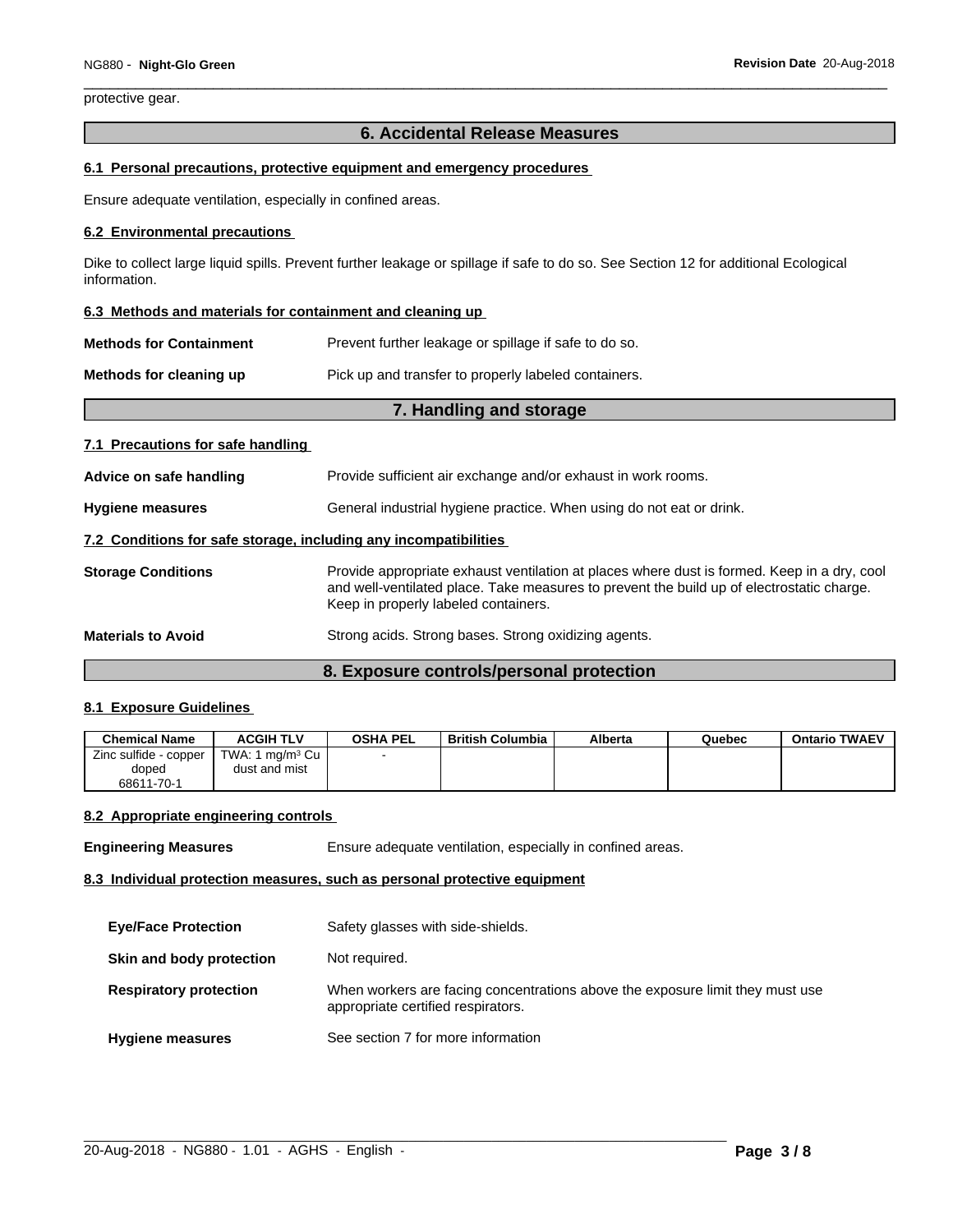# **9. Physical and chemical properties**

# **9.1 Information on basic physical and chemical properties**

| <b>Physical state</b>              | Solid  |                          |                          |
|------------------------------------|--------|--------------------------|--------------------------|
| Appearance                         | Powder | Color                    | Yellow-green             |
| Odor                               | Mild   | <b>Odor Threshold</b>    | No information available |
|                                    |        |                          |                          |
| <b>Property</b>                    | Values | Remarks • Methods        |                          |
| рH                                 |        | No information available |                          |
| <b>Melting/freezing point</b>      |        | No information available |                          |
| <b>Boiling point/boiling range</b> |        | No information available |                          |
| <b>Flash Point</b>                 |        | No information available |                          |
| <b>Evaporation rate</b>            |        | No information available |                          |
| Flammability (solid, gas)          |        | No information available |                          |
| <b>Flammability Limits in Air</b>  |        |                          |                          |
| upper flammability limit           |        | No information available |                          |
| lower flammability limit           |        | No information available |                          |
| Vapor pressure                     |        | No information available |                          |
| <b>Vapor density</b>               |        | No information available |                          |
| <b>Specific Gravity</b>            | 4.06   |                          |                          |
| <b>Water solubility</b>            |        | No information available |                          |
| Solubility in other solvents       |        | No information available |                          |
| <b>Partition coefficient</b>       |        | No information available |                          |
| <b>Autoignition temperature</b>    |        | No information available |                          |
| <b>Decomposition temperature</b>   |        | No information available |                          |
| <b>Viscosity, kinematic</b>        |        | No information available |                          |
| Viscosity, dynamic                 |        | No information available |                          |
| <b>Explosive properties</b>        |        | No information available |                          |
| <b>Oxidizing Properties</b>        |        | No information available |                          |
| 9.2 Other information              |        |                          |                          |
|                                    |        |                          |                          |

**Volatile organic compounds (VOC)** None **content**

# **10. Stability and Reactivity**

 $\_$  ,  $\_$  ,  $\_$  ,  $\_$  ,  $\_$  ,  $\_$  ,  $\_$  ,  $\_$  ,  $\_$  ,  $\_$  ,  $\_$  ,  $\_$  ,  $\_$  ,  $\_$  ,  $\_$  ,  $\_$  ,  $\_$  ,  $\_$  ,  $\_$  ,  $\_$  ,  $\_$  ,  $\_$  ,  $\_$  ,  $\_$  ,  $\_$  ,  $\_$  ,  $\_$  ,  $\_$  ,  $\_$  ,  $\_$  ,  $\_$  ,  $\_$  ,  $\_$  ,  $\_$  ,  $\_$  ,  $\_$  ,  $\_$  ,

#### **10.1 Reactivity**

No data available

#### **10.2 Chemical stability**

Stable under recommended storage conditions

#### **10.3 Possibility of hazardous reactions**

None under normal processing.

#### **10.4 Conditions to Avoid**

To avoid thermal decomposition, do not overheat.

#### **10.5 Incompatible Materials**

Strong acids. Strong bases. Strong oxidizing agents.

#### **10.6 Hazardous Decomposition Products**

Thermal decomposition can lead to release of irritating gases and vapors.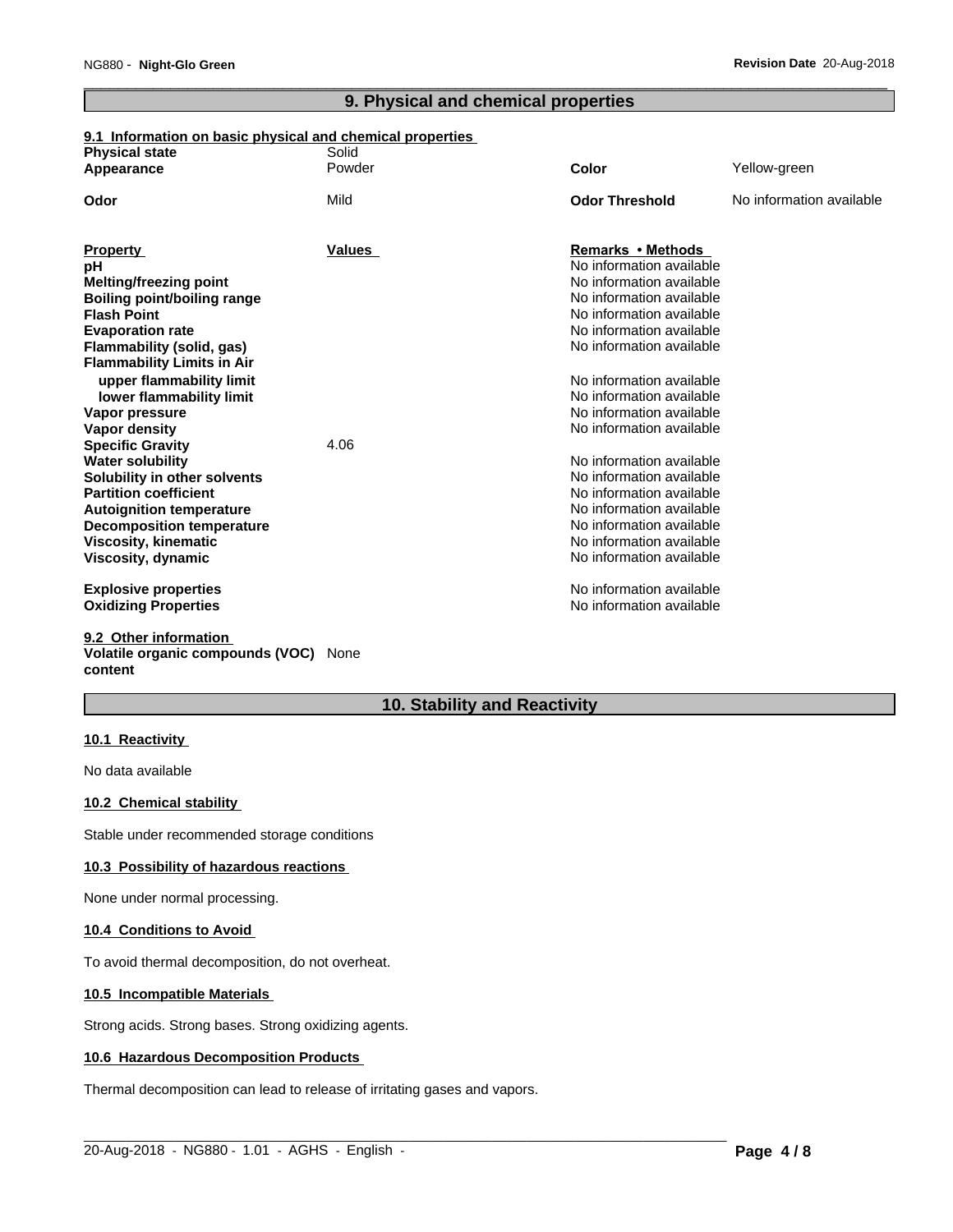# **11. Toxicological information**

 $\_$  ,  $\_$  ,  $\_$  ,  $\_$  ,  $\_$  ,  $\_$  ,  $\_$  ,  $\_$  ,  $\_$  ,  $\_$  ,  $\_$  ,  $\_$  ,  $\_$  ,  $\_$  ,  $\_$  ,  $\_$  ,  $\_$  ,  $\_$  ,  $\_$  ,  $\_$  ,  $\_$  ,  $\_$  ,  $\_$  ,  $\_$  ,  $\_$  ,  $\_$  ,  $\_$  ,  $\_$  ,  $\_$  ,  $\_$  ,  $\_$  ,  $\_$  ,  $\_$  ,  $\_$  ,  $\_$  ,  $\_$  ,  $\_$  ,

### **11.1 Acute toxicity**

#### **Numerical measures of toxicity: Product Information**

Unknown Acute Toxicity  $\lt$  1% of the mixture consists of ingredient(s) of unknown toxicity

**Numerical measures of toxicity: Component Information**

**11.2 Information on toxicologicaleffects**

#### **Skin corrosion/irritation**

Product Information • May cause irritation Component Information • No information available

#### **Serious eye damage/eye irritation**

Product Information • May cause eye irritation Component Information • No information available

# **Respiratory or skin sensitization**

Product Information • No information available Component Information • No information available

#### **Germ cell mutagenicity**

Product Information • No information available Component Information • No information available

#### **Carcinogenicity**

Product Information • No information available Component Information • No information available

#### **Reproductive toxicity**

Product Information • No information available Component Information • No information available

#### **STOT - single exposure** No information available

**STOT - repeated exposure** No information available

**Other adverse effects** Product Information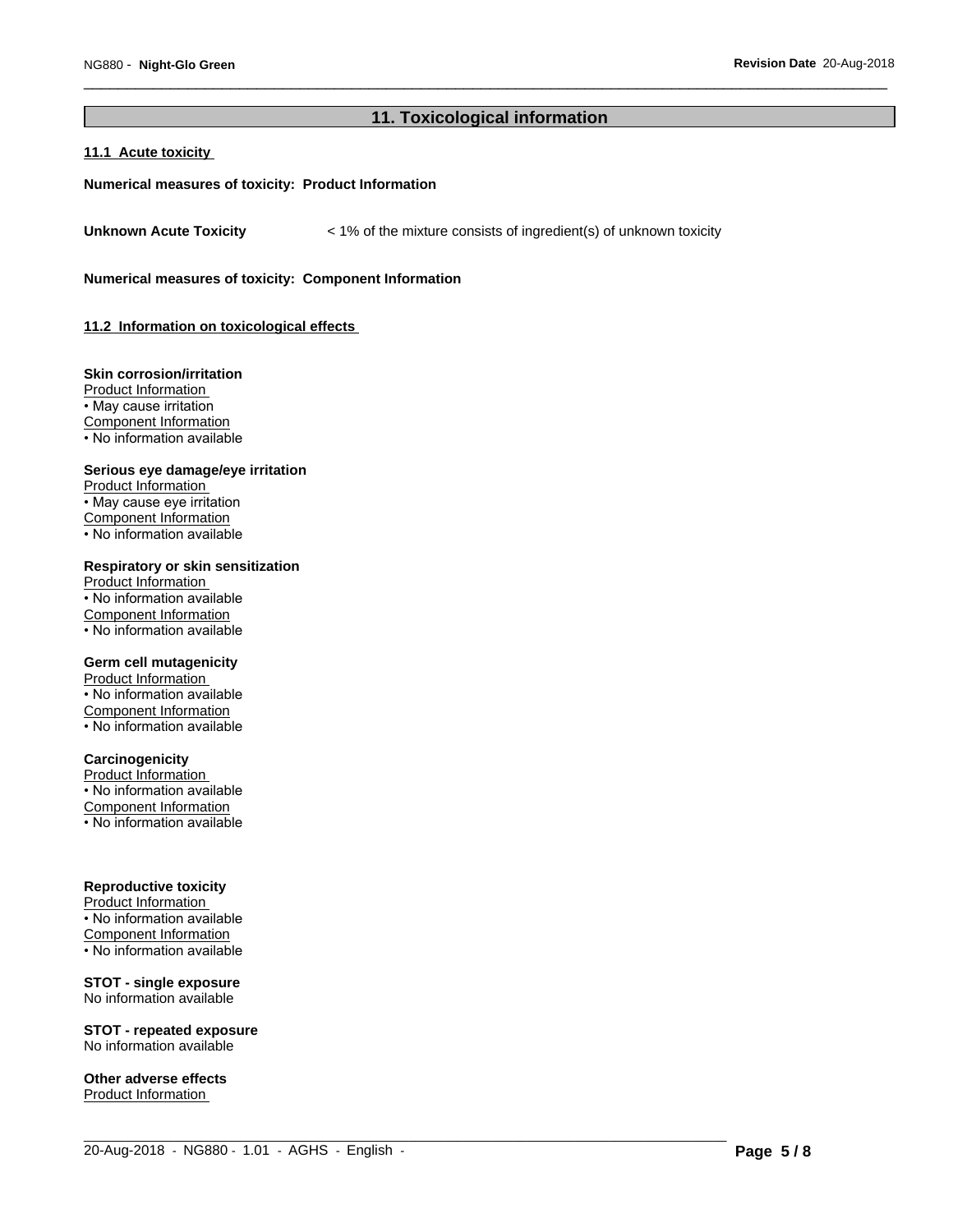• No information available Component Information

• No information available

#### **Aspiration hazard**

Product Information

• No information available

Component Information

• No information available

# **12. Ecological information**

#### **12.1 Toxicity**

**Ecotoxicity No information available** 

 $<$  1 % of the mixture consists of components(s) of unknown hazards to the aquatic environment

#### **Ecotoxicity effects**

#### **12.2 Persistence and degradability**

Contains no substances known to be hazardous to the environment or not degradable in waste water treatment plants.

#### **12.3 Bioaccumulative potential**

Discharge into the environment must be avoided

#### **12.4 Mobility in soil**

No information available.

#### **12.5 Other adverse effects**

No information available

# **13. Disposal Considerations**

## **13.1 Waste treatment methods**

Dispose of in accordance with local regulations.

# **14. Transport Information**

| <u>DOT</u>  | Not regulated |
|-------------|---------------|
| <b>MEX</b>  | Not regulated |
| <b>IMDG</b> | Not regulated |
| <b>IATA</b> | Not regulated |

# **15. Regulatory information**

**15.1 International Inventories**

| TSCA                 | Complies |  |
|----------------------|----------|--|
| DSL                  | Complies |  |
| <b>EINECS/ELINCS</b> | Complies |  |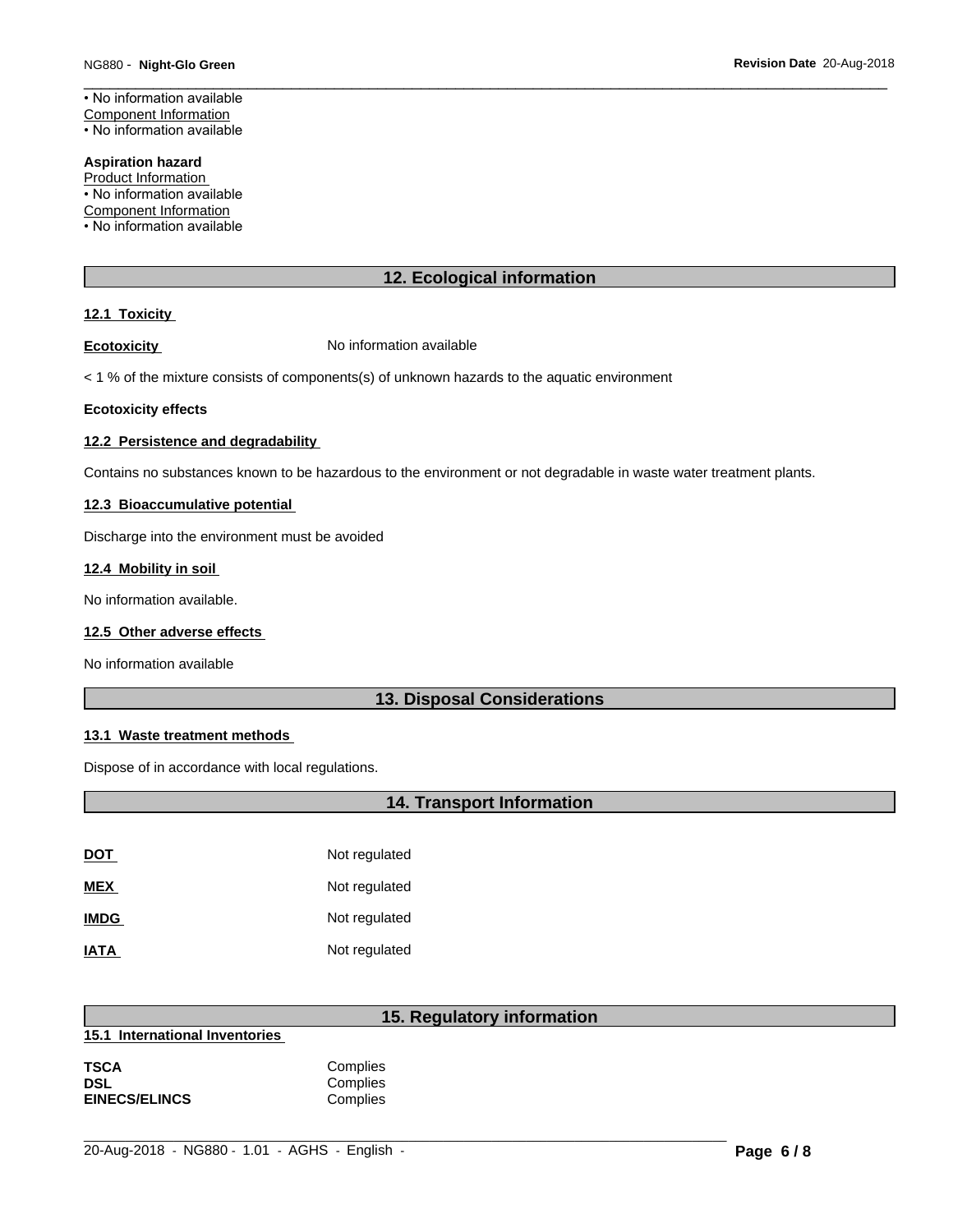| ENCS         | -        |  |
|--------------|----------|--|
| <b>IECSC</b> | Complies |  |
| KECL         | Complies |  |
| PICCS        | Complies |  |
| AICS         | Complies |  |
| <b>NZIoC</b> | Complies |  |
|              |          |  |

 **TSCA** - United States Toxic Substances Control Act Section 8(b) Inventory

 **DSL** - Canadian Domestic Substances List

 **EINECS/ELINCS** - European Inventory of Existing Chemical Substances/European List of Notified Chemical Substances

 **PICCS** - Philippines Inventory of Chemicals and Chemical Substances

 **ENCS** - Japan Existing and New Chemical Substances

 **IECSC** - China Inventory of Existing Chemical Substances

 **KECL** - Korean Existing and Evaluated Chemical Substances

 **PICCS** - Philippines Inventory of Chemicals and Chemical Substances

 **AICS** - Australian Inventory of Chemical Substances

 **NZIoC** - New Zealand Inventory of Chemicals

#### **15.2 U.S. Federal Regulations**

#### **SARA 313**

Section 313 of Title III of the Superfund Amendments and Reauthorization Act of 1986 (SARA). This product contains a chemical or chemicals which are subject to the reporting requirements of the Act and Title 40 of the Code of Federal Regulations, Part 372:

| <b>Chemical Name</b>                            | 313<br>Threshold Values %<br>D A<br>SARA | Weight-%  |  |
|-------------------------------------------------|------------------------------------------|-----------|--|
| copper doped<br>$l$ ing qu<br>™ide ∶<br>ъu<br>. | . . U                                    | 100<br>90 |  |
| 1-70-<br>6861                                   |                                          |           |  |

#### **15.3 Pesticide Information**

Not applicable

#### **15.4 U.S. State Regulations**

#### **California Proposition 65**

This product does not contain any Proposition 65 chemicals

| <b>16. Other information</b> |                        |                       |                          |                                           |  |
|------------------------------|------------------------|-----------------------|--------------------------|-------------------------------------------|--|
| <u>NFPA</u>                  | <b>Health Hazard -</b> | Flammability -        | Instability -            | <b>Physical and chemical</b><br>hazards - |  |
| <b>HMIS</b>                  | <b>Health Hazard 1</b> | <b>Flammability 1</b> | <b>Physical Hazard 0</b> | Personal protection X                     |  |

#### **Legend:**

*ACGIH (American Conference of Governmental Industrial Hygienists) Ceiling* (C) *DOT (Department of Transportation) EPA (Environmental Protection Agency) IARC (International Agency for Research on Cancer) International Air Transport Association (IATA) International Maritime Dangerous Goods (IMDG) NIOSH (National Institute for Occupational Safety and Health) NTP (National Toxicology Program) OSHA (Occupational Safety and Health Administration of the US Department of Labor) PEL (Permissible Exposure Limit) Reportable Quantity (RQ) Skin designation* (S\*) *STEL (Short Term Exposure Limit) TLV® (Threshold Limit Value) TWA (time-weighted average)*

**Prepared By DayGlo Color Corp.** Regulatory Affairs/Product Safety

 $\_$  ,  $\_$  ,  $\_$  ,  $\_$  ,  $\_$  ,  $\_$  ,  $\_$  ,  $\_$  ,  $\_$  ,  $\_$  ,  $\_$  ,  $\_$  ,  $\_$  ,  $\_$  ,  $\_$  ,  $\_$  ,  $\_$  ,  $\_$  ,  $\_$  ,  $\_$  ,  $\_$  ,  $\_$  ,  $\_$  ,  $\_$  ,  $\_$  ,  $\_$  ,  $\_$  ,  $\_$  ,  $\_$  ,  $\_$  ,  $\_$  ,  $\_$  ,  $\_$  ,  $\_$  ,  $\_$  ,  $\_$  ,  $\_$  ,